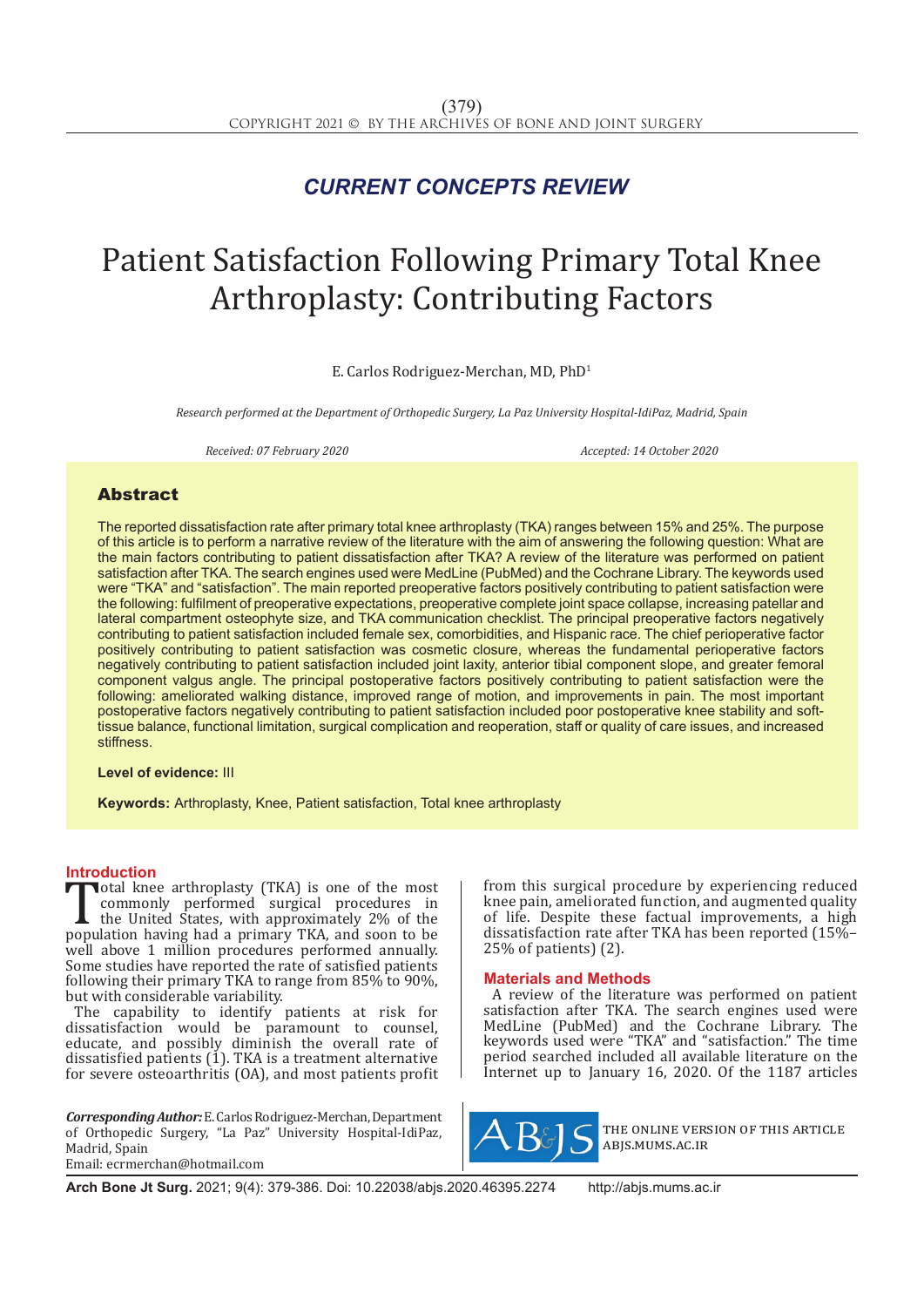## THE ARCHIVES OF BONE AND JOINT SURGERY. ABJS.MUMS.AC.IR PATIENT SATISFACTION FOLLOWING TKA VOLUME 9. NUMBER 4. JULY 2021 PubMed search for "TKA" and "patient satisfaction"  $(n=821)$  studies 787 records excluded (not focused on the 821 records reviewed and topic) screened **Cochrane Library search for "TKA"** 34 articles assessed for 30 articles and "patient satisfaction" (n=366). eligibility assessed 9 articles assessed eventually 4 articles repeated in eventually Cochrane Library 39 studies included in this study

**Figure 1. Flow chart of our search strategy regarding patient satisfaction following total knee arthroplasty (TKA).**

found (821 in PubMed, 366 in the Cochrane Library), 39 were selected and reviewed because they were especially focused on the topic (inclusion criteria). In other words I reviewed those articles on the subject that I found particularly important. Figure 1 shows our search strategies.

#### **Results**

In this article, the following issues relating to patient satisfaction after primary TKA will be reviewed: prevalence, factors contributing to patient satisfaction, differences between OA and rheumatoid arthritis (RA), satisfaction changes over time, predictors of patient satisfaction for the second TKA (6 weeks apart or more) in bilateral primary asynchronous TKA, and predictive models for satisfaction after primary TKA.

#### *Prevalence*

In 2017, Huang et al retrospectively analyzed 46 patients who experienced simultaneous bilateral TKA. They stated that up to 20% of Asian patients who underwent TKA reported dissatisfaction with the surgical result. Minimum duration of follow-up was 2 years, with an overall patient satisfaction rate of 91.3% (3). In a systematic review published by Gunaratne et al in 2017, approximately 20% of patients reported dissatisfaction following primary TKA (4).

In 2018, Alosh et al reviewed a consecutive series of

primary TKAs carried out by a single surgeon with a minimum 2-year follow-up (5). They analyzed 151 TKAs with a minimum 2.3 years' follow-up. Eleven (7.28%) were not satisfied, 9 (5.96%) were satisfied, with minor objections, and 131 (86.75%) were fully satisfied after TKA. In a retrospective cohort of 2589 patients who had undergone a primary TKA, at 1 year, Walker at al found 1740 (67.5%) patients very satisfied, 572 (22.2%) satisfied, 190  $(7.4\%)$  dissatisfied, and 76  $(2.9\%)$  very dissatisfied (6).

#### *Factors contributing to patient satisfaction*

There are a number of preoperative, perioperative, and postoperative factors contributing to patient satisfaction.

#### *Preoperative factors*

According to the systematic review of Gunaratne et al, patient expectation before surgery is the principal preoperative factor of patient dissatisfaction (4). They searched six literature databases published between 2005 and 1 January 2016. In a study of 3069 TKAs, the most important preoperative factors for dissatisfaction were female sex and lesser improvement in knee flexion (3).

Alosh et al found that the augmenting size of patellar and lateral compartment osteophytes, specifically, greater than 5 mm, was significantly associated with amelioration in Knee Society Score (KSS). Patient satisfaction was also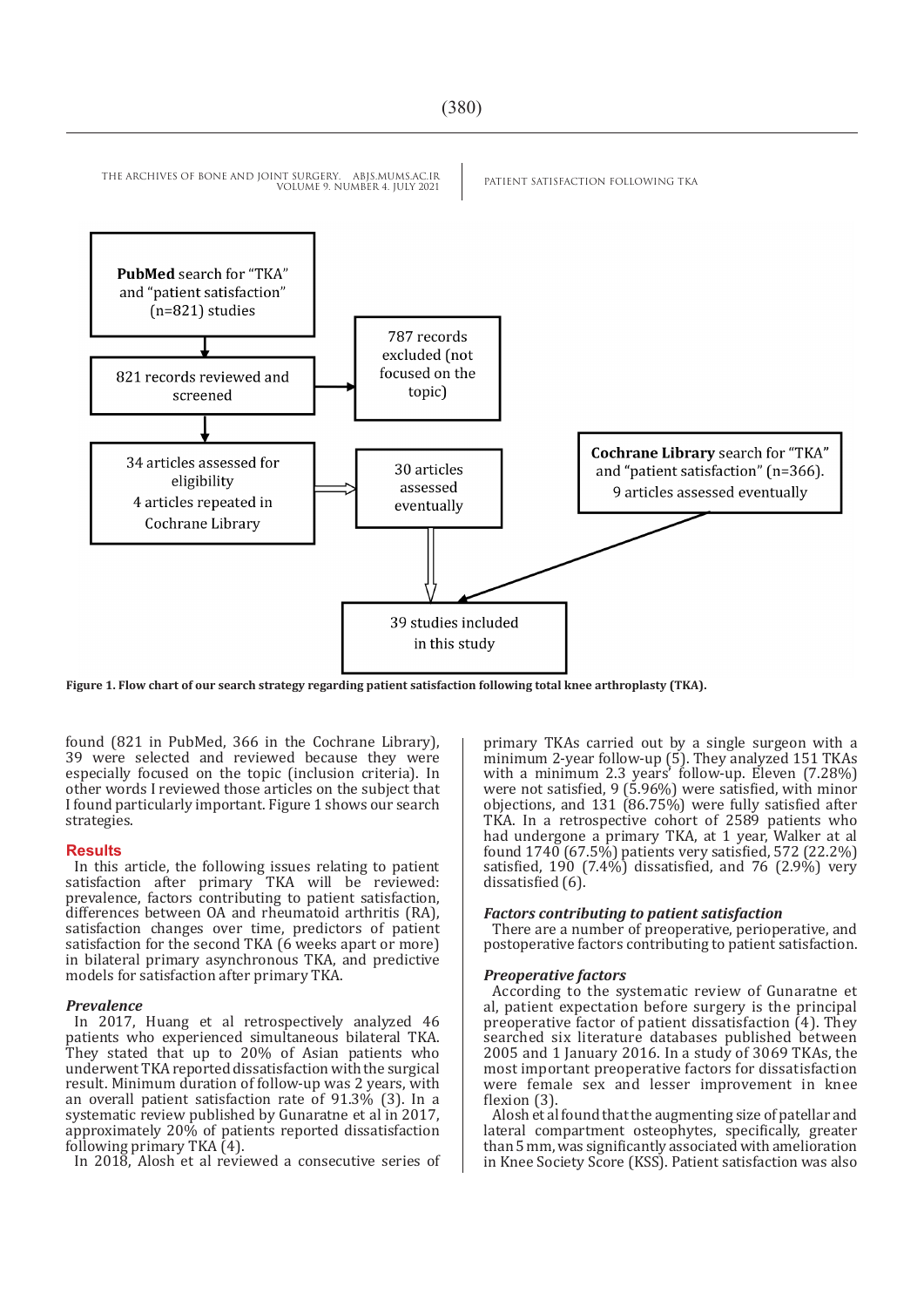clearly associated with these parameters and seemed independent of mechanical axis alignment (5).

In the study by Hasegawa et al, patient satisfaction after TKA correlated negatively with old age (7). They analyzed 109 patients (130 knees) with knee osteoarthritis who experienced primary TKA with navigation. However, Lange et al found that satisfaction with TKA was 86% among younger patients and 91% among older patients. Distribution of satisfaction answers was shifted toward greater satisfaction in older patients (8). Patient-reported outcomes were recorded before surgery and 2 years after surgery.

According to Clement et al, overall satisfaction was influenced by diabetes, depression, back pain, and short form 12 (SF-12) physical and mental components (9, 10). A retrospective cohort of 2521 patients undergoing a primary unilateral TKA were identified from an established regional arthroplasty database. Walker et al had encountered that patients with lung disease, diabetes, gastric ulcer, kidney disease, liver disease, depression, back pain, and those with poorer preoperative functional scores [WOMAC (Western Ontario and McMaster Universities Osteoarthritis Index) and SF-12] had a significantly lower level of satisfaction (6, 11). A retrospective cohort consisting of 2589 patients undergoing a primary TKA were identified from an established arthroplasty database.

In 2019, in a prospective cohort study, Gautreau et al reported that the use of a TKA communication checklist augmented patient satisfaction. In this study, 60 patients had received the checklist in TKA appointments with orthopedic surgeons between 6 weeks and 6 months postoperatively, and their satisfaction ratings were compared with 67 patients who had received the standard of care communication (12).

Halawi et al performed a satisfaction survey. They analyzed 551 patients undergoing TKAs and total hip arthroplasties with a minimum of 1-year followup, who responded to a satisfaction survey. Hispanic race was found to be the most significant predictor of dissatisfaction (13). A study by Deakin et al showed a clear correlation between achievement of preoperative expectancies and patient satisfaction after TKA (14). It was a prospective analysis of 200 patients.

In the study by Felix et al they analyzed a German prospective cohort study. They found that 61% of the patients reported satisfactory outcomes; patients were mainly satisfied with the results if postoperative WOMAC was ≥82.49 and the postoperative EuroQol 5-dimension visual analog scale (EQ-5D VAS) was ≥75. In particular, patients with high absolute preoperative patient related outcome (PRO) scores were more likely to remain dissatisfied (15).

Liebensteiner et al found that patient satisfaction after TKA was better in patients with preoperative complete joint space collapse. Patients with preoperative complete joint space collapse (0- to 1-mm minimal joint space width - mJSW) attained a significantly better WOMAC result from TKA than did those with an mJSW equal to or greater than 2 mm. From these findings, it was advised that "complete joint space collapse" could especially be

used as an indication for TKA (16). It was a retrospective comparative analysis.

Johnson et al, in a randomized study, compared 3 education methods in the informed consent and their association with patient satisfaction (17). No difference in satisfaction with the consent process between the 3 groups was found; 92%–97% of the patients considered the consent process as good to excellent. Satisfaction was not influenced by reinforcement approaches, such as video or nurse education; they might hence not be necessary (17).

According to Jain et al (prospective multicenter study), greater patient expectations anticipate greater PROs, but not satisfaction, in TKA patients (18). Higher Hospital for Special Surgery Knee Replacement Fulfillment of Expectations Survey scores predicted greater satisfaction at  $6$  months and  $1$  year. In TKA patients, preoperative expectations were not affected by patient demographics or preoperative function. Greater preoperative expectations anticipated higher postoperative amelioration in PROs and accomplishment of expectations. The findings of this paper emphasized the significance of preoperative patient expectations on postoperative results. Table 1 summarizes the main preoperative factors contributing to patient satisfaction.

#### *Perioperative factors*

In simultaneous bilateral TKA Huang et al evaluated whether patients have different satisfaction levels between the first and second knee in the early stage after simultaneous bilateral TKA. They found that there was better patient satisfaction with the second knee in the early stage (first, third, and seventh postoperative days) (3).

In a case series, Tsukiyama et al found that medial rather than lateral knee instability correlated with lower patient satisfaction. Knee laxity was measured with postoperative stress X-rays in flexion and extension, and patient satisfaction and knee function were assessed by the 2011 Knee Society Knee Scoring System. The scores for satisfaction were significantly better in medially tight than in medially loose knees (19). In computerassisted TKA (case series), Hasegawa et al had found that midflexion instability was associated with poorer expectations and satisfaction (7). In 2018, Azukizawa (case series) had reported that excessive intraoperative medial joint laxity of ≥4 mm at 90° flexion progressively decreased patient satisfaction for 1 year (20).

In a case series of cruciate-retaining TKA, postoperative medial stability had an important positive influence over patient satisfaction at 1 year (21). In a prospective, singlearm audit, Agarwala et al stated that concealed cosmetic closure was an efficacious method for skin closure in TKA, producing superior cosmetic healing with minimal complications, leading to ameliorated long-term patient satisfaction (22). Meanwhile, in a prospective trial Sundaram et al reported that skin closure with 2-octyl cyanoacrylate and polyester mesh after primary TKA offered better cosmetic results and patient satisfaction than skin closure with staples (23).

In a prospective multicenter investigation by Khlopas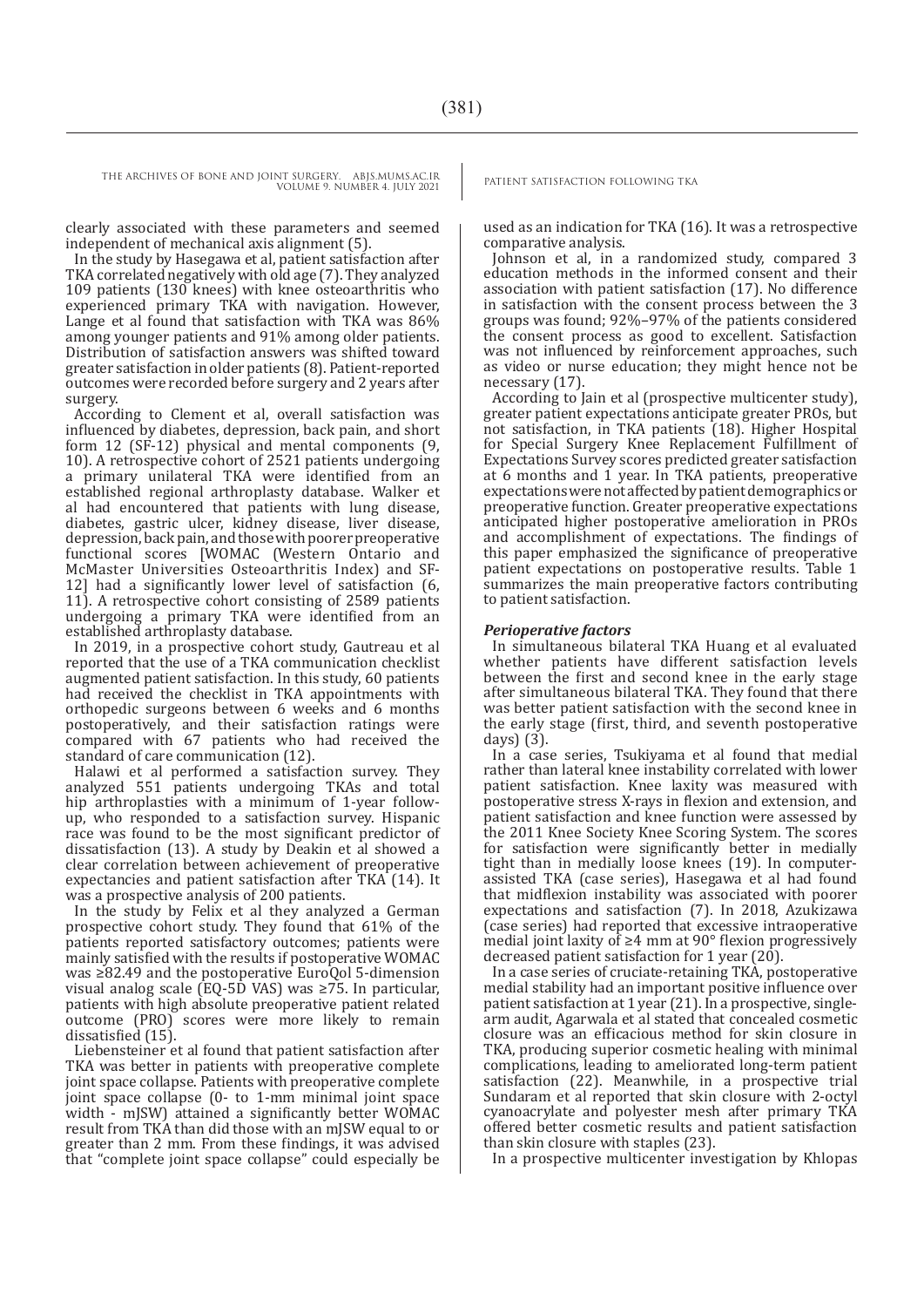et al, at 4 to 6 weeks postoperatively, patients who had undergone robotic-arm-assisted TKA were found to have a greater satisfaction score than those who had undergone manual TKA (24). In 2019, Reimann et al compared patient-specific implants (PSIs) and conventional TKA. The PSI TKA achieved higher global patient satisfaction (25).

In a case series, a significant improvement in patient satisfaction was shown by Smith et al when they compared robotic-assisted TKA with TKA using conventional manual jig-based instruments (26). In 2020, Galea et al found that anterior (vs neutral or posterior) tibial component slope, greater femoral component valgus angle, less severe OA, and lower preoperative health state were related to inferior levels of satisfaction (27). Data were sourced from 2 prospective international, multicenter studies. In a randomized clinical trial, local infiltration analgesia has been demonstrated to be an efficacious technique for pain mitigation and patient satisfaction in the early postoperative period after TKA (28).

In a case series, Hitt et al found that the use of a flexible intramedullary rod influenced patient satisfaction and femoral size in TKA (29). Those patients who had undergone TKA using a flexible IM rod had better ameliorations in their PROs and diminished risk of oversizing the femoral component. The use of such a rod was not detrimental to outcomes and could have a positive effect on results. Table 2 summarizes the main perioperative factors contributing to patient satisfaction.

#### *Postoperative factors*

In 2017, in a regional registry study Shannak et al reported that the principal reason for continued dissatisfaction was persistent pain (30). According to

Kamenaga et al, postoperative knee stability and softtissue balance affected patient satisfaction after cruciateretaining TKA (21). In 2018, in a case series Van Onsem et al observed that ameliorated walking distance and range of motion (ROM) foretell patient satisfaction after TKA. In their study, male patients improved on the 6-min walk test by 50 m or more and had an augmented ROM of 5° or more, compared with the preoperative situation, and were 6–8 times more likely to be satisfied after TKA (31).

Walker et al observed that patients with less improvement in the WOMAC and SF-12 scores had a significantly inferior level of satisfaction (6). In 2018, in a retrospective cohort Bryan et al had stated that the patient will be less satisfied if the TKA does not produce ameliorations in pain and physical health (32). According to Halawi et al (satisfaction survey), the most common reasons for dissatisfaction after TKA were unceasing pain (41%), functional limitation (26%), surgical adverse event and reoperation (17%), staff or quality of care issues (11%), and unmet expectations (4%) (13). In 2019, in a retrospective study Clement et al reported that augmented symptoms of stiffness 1 year after TKA were related to an inferior rate of patient satisfaction (33).

In a randomized controlled trial Moffet et al compared the degree of patient satisfaction following in-home telerehabilitation after TKA with that of patients following a usual face-to-face home visit rehabilitation (34). The satisfaction degree of both groups was similar and was very high (over 85%). Satisfaction was rather found to be associated with walking and stairclimbing ability. Moffet et al firmly supported the use of telerehabilitation to ameliorate access to rehabilitation services and effectiveness of service delivery after TKA. Table 3 summarizes the main postoperative factors contributing to patient satisfaction.

| Table 1. Preoperative factors contributing to patient satisfaction positively $(+)$ or negatively $(-)$ . |             |                                                                                                                                                                  |  |  |  |
|-----------------------------------------------------------------------------------------------------------|-------------|------------------------------------------------------------------------------------------------------------------------------------------------------------------|--|--|--|
| <b>AUTHORS</b>                                                                                            | <b>YEAR</b> | <b>PREOPERATIVE FACTORS</b>                                                                                                                                      |  |  |  |
| Gunaratne et al (4)                                                                                       | 2017        | Excessive patient expectations prior to surgery (-)                                                                                                              |  |  |  |
| Huang et al (3)                                                                                           | 2017        | Female sex (-)                                                                                                                                                   |  |  |  |
| Huang et al (3)                                                                                           | 2017        | Better knee flexion (-)                                                                                                                                          |  |  |  |
| Alosh et al (5)                                                                                           | 2018        | Increasing size of patella and lateral compartment osteophytes, particularly greater than $5 \text{ mm (+)}$                                                     |  |  |  |
| Hasegawa et al (7)                                                                                        | 2018        | Old age $(-)$                                                                                                                                                    |  |  |  |
| Lange et al $(8)$                                                                                         | 2018        | Old age $(+)$                                                                                                                                                    |  |  |  |
| Clement et al $(10)$                                                                                      | 2018        | Diabetes, depression, back pain, SF-12 physical and mental components (-)                                                                                        |  |  |  |
| Walker et al (6)                                                                                          | 2018        | Lung disease, diabetes, gastric ulcer, kidney disease, liver disease, depression, back pain, with worse<br>pre-operative functional scores (WOMAC and SF-12) (-) |  |  |  |
| Gautreau et al (12)                                                                                       | 2019        | TKA communication checklist (+)                                                                                                                                  |  |  |  |
| Halawi et al (13)                                                                                         | 2019        | Hispanic race (-)                                                                                                                                                |  |  |  |
| Deakin et al (14)                                                                                         | 2019        | Fulfilment of preoperative expectations (+)                                                                                                                      |  |  |  |
| Felix et al (15)                                                                                          | 2019        | High absolute preoperative PRO scores (-)                                                                                                                        |  |  |  |
| Liebensteiner et al (16)                                                                                  | 2019        | Preoperative complete joint space collapse (+)                                                                                                                   |  |  |  |

WOMAC = Western Ontario and McMaster Universities Osteoarthritis Index; SF-12 = Short-form 12; PRO = patient related outcome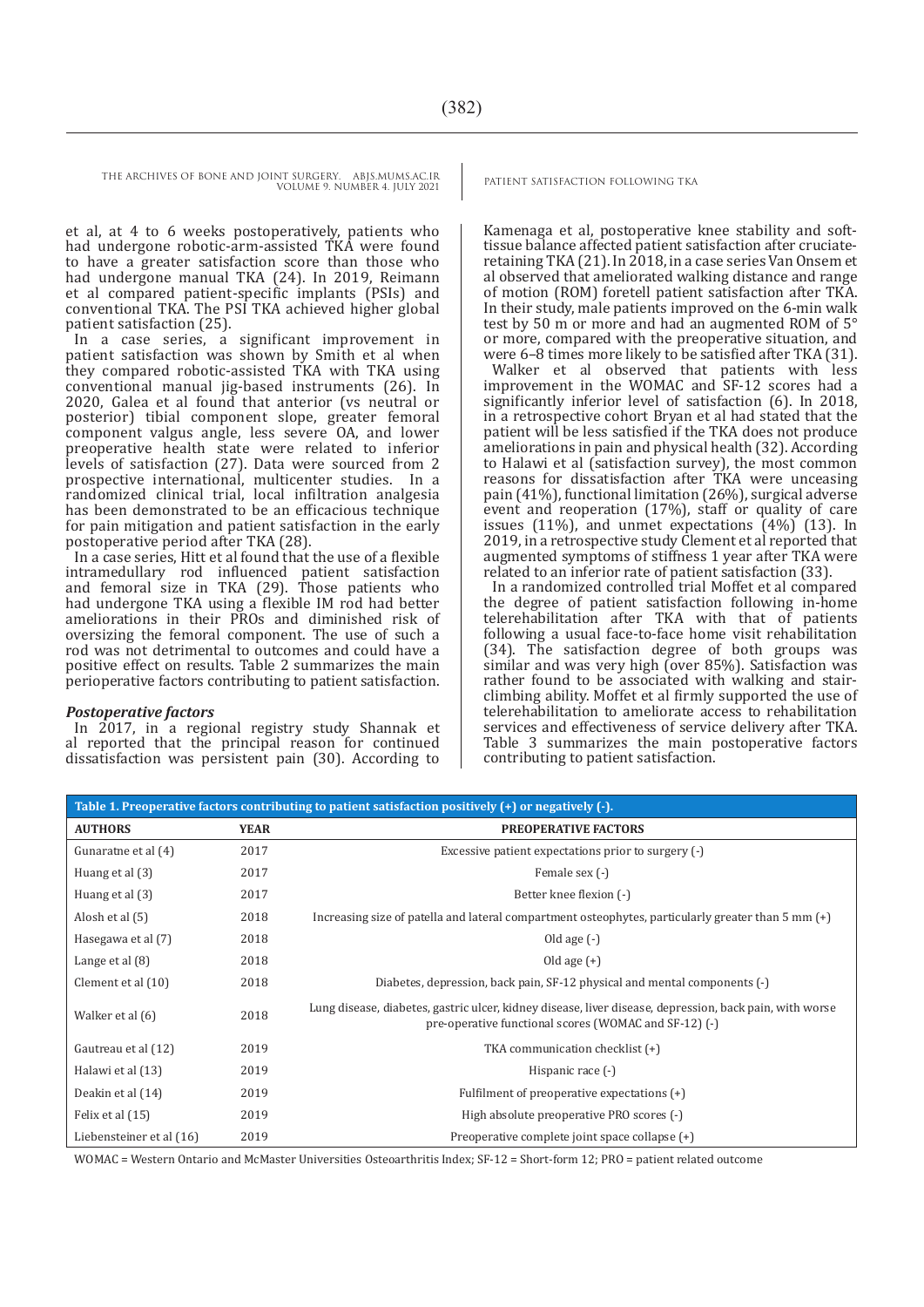| Table 2. Perioperative factors contributing to patient satisfaction positively $(+)$ or negatively $(-)$ |             |                                                                                                                                                               |  |  |
|----------------------------------------------------------------------------------------------------------|-------------|---------------------------------------------------------------------------------------------------------------------------------------------------------------|--|--|
| <b>AUTHORS</b>                                                                                           | <b>YEAR</b> | <b>PERIOPERATIVE FACTORS</b>                                                                                                                                  |  |  |
| Moghtadaei et al (28)                                                                                    | 2013        | Local infiltration analgesia $(+)$                                                                                                                            |  |  |
| Hitt et al $(29)$                                                                                        | 2015        | Use of a flexible intramedullary rod $(+)$                                                                                                                    |  |  |
| Huang et al (3)                                                                                          | 2017        | First-side TKA in simultaneous bilateral TKA (-)                                                                                                              |  |  |
| Tsukiyama et al (19)                                                                                     | 2017        | Medial rather than lateral joint laxity (-)                                                                                                                   |  |  |
| Hasegawa et al (7)                                                                                       | 2018        | Midflexion instability (-)                                                                                                                                    |  |  |
| Azukizawa et al (20)                                                                                     | 2018        | Excessive intraoperative medial joint laxity of $\geq 4$ mm at 90 $\degree$ flexion (-)                                                                       |  |  |
| Kamenaga et al (21)                                                                                      | 2018        | Medial stability and lateral laxity (-)                                                                                                                       |  |  |
| Agarwala et al (22)                                                                                      | 2019        | Concealed cosmetic closure (+)                                                                                                                                |  |  |
| Khlopas et al (24)                                                                                       | 2019        | Robotic-arm-assisted TKA (+)                                                                                                                                  |  |  |
| Reimann et al (25)                                                                                       | 2019        | Patient-specific implants (+)                                                                                                                                 |  |  |
| Sundaram et al (23)                                                                                      | 2019        | Skin closure with 2-octyl cyanoacrylate and polyester mesh $(+)$                                                                                              |  |  |
| Smith et al (26)                                                                                         | 2019        | Robotic-assisted TKA (+)                                                                                                                                      |  |  |
| Galea et al (27)                                                                                         | 2020        | Anterior (vs neutral or posterior) tibial component slope, greater femoral component valgus angle,<br>less severe OA, and lower preoperative health state (-) |  |  |

TKA = Total knee arthroplasty; OA = Osteoarthritis

In a case series Kobayashi et al showed that patient satisfaction was better but functional activity was lower in RA than in OA (35). In a regional registry study Shannak et al found that patient satisfaction after TKA changed over a period of 5 to 20 years. The main conclusion was that half of the patients who stated that they were not satisfied with their TKA at 1 year went on to be satisfied with their knee (30). In 2020, Galea et al found that patients with anterior tibial component slope improved in satisfaction level over time (27). In a prospective randomized study Lützner et al stated that fulfillment of expectations influences patient satisfaction 5 years after TKA (36).

Clement et al had analyzed a retrospective cohort of 454 patients undergoing an asynchronous (6 weeks apart or more) bilateral primary TKA. They had observed that amelioration of pain and function was less with the second TKA, but the rate of satisfaction remained much the same. Patients who were dissatisfied with their first TKA were more likely to be dissatisfied with their second TKA (37).

#### *Predictive models for satisfaction after primary TKA*

Tools designed to predict patient satisfaction following TKA have the potential to guide patient selection.

In 2019, in a case series Kunze et al internally validated a predictive model for postoperative patient satisfaction after TKA analyzing 484 TKAs. This knee survey showed a 97.5% sensitivity and 95.7% negative predictive value in identifying at-risk patients for postoperative dissatisfaction after primary TKA (38).

Zabawa et al aimed to validate a model that predicts

| Table 3. Postoperative factors contributing to patient satisfaction positively $(+)$ or negatively $(-)$ |             |                                                                                                                                               |  |  |  |
|----------------------------------------------------------------------------------------------------------|-------------|-----------------------------------------------------------------------------------------------------------------------------------------------|--|--|--|
| <b>AUTHORS</b>                                                                                           | <b>YEAR</b> | <b>POSTOPERATIVE FACTORS</b>                                                                                                                  |  |  |  |
| Shannak et al (30)                                                                                       | 2017        | Persistent pain (-)                                                                                                                           |  |  |  |
| Kamenaga et al (21)                                                                                      | 2018        | Poor postoperative knee stability and soft-tissue balance (-)                                                                                 |  |  |  |
| Van Onsem et al (31)                                                                                     | 2018        | Improved walking distance and range of motion $(+)$                                                                                           |  |  |  |
| Walker et al (6)                                                                                         | 2018        | Poor improvement in WOMAC and SF-12 (-)                                                                                                       |  |  |  |
| Bryan et al (32)                                                                                         | 2018        | Improvements in pain, mental health, and physical health from 6 to 12 months, predicted improvements<br>in satisfaction $(+)$ .               |  |  |  |
| Halawi et al (13)                                                                                        | 2019        | Persistent pain, functional limitation, surgical complication and reoperation, staff or quality of care issues,<br>and unmet expectations (-) |  |  |  |
| Clement et al (33)                                                                                       | 2019        | Increased stiffness (-)                                                                                                                       |  |  |  |

WOMAC = Western Ontario and McMaster Universities Osteoarthritis Index; SF-12 = Short-form 12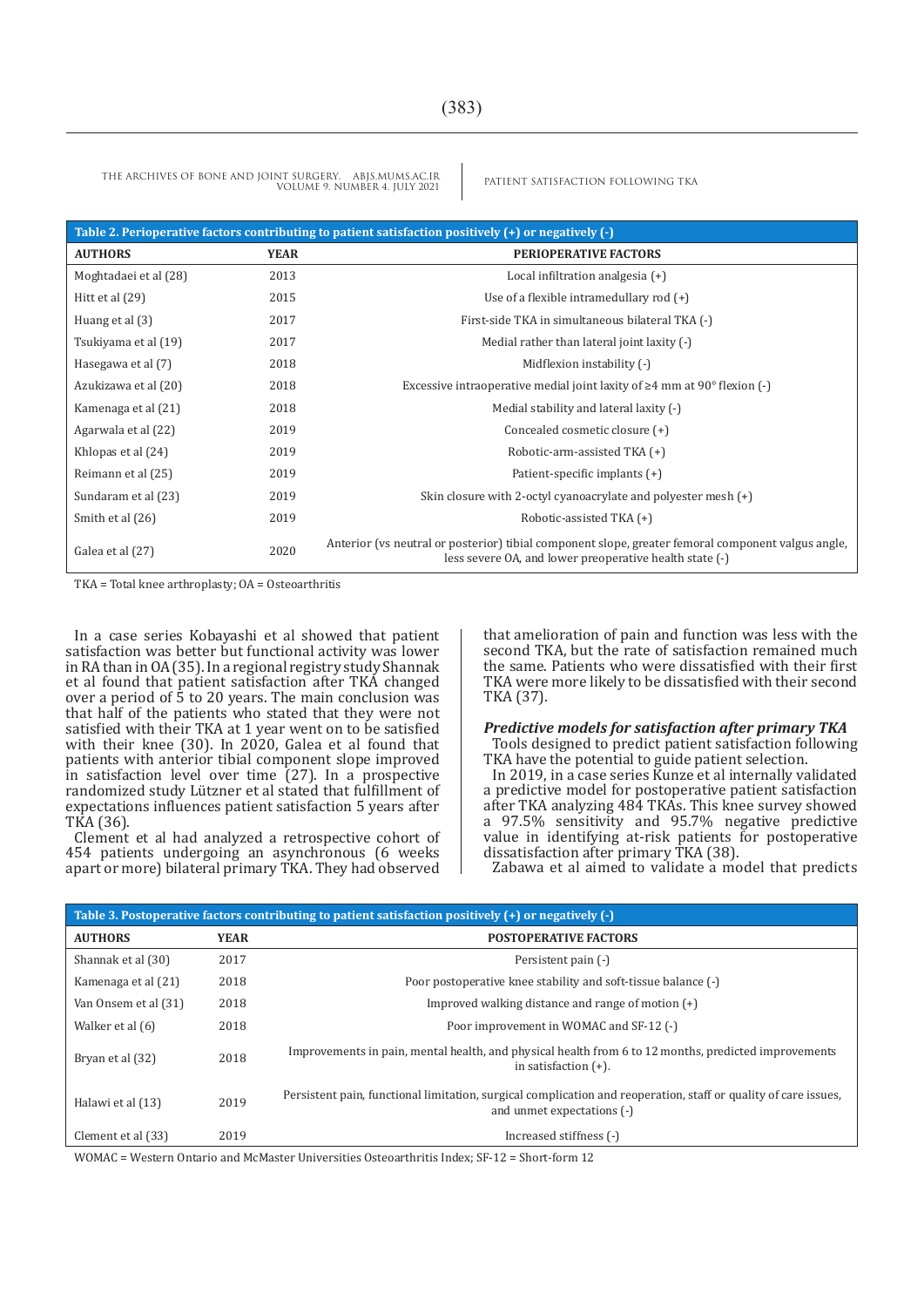patient satisfaction following TKA. Phone surveys were administered to 203 patients who underwent TKA. The satisfaction in their study was 65%. Comparing satisfied and dissatisfied groups, there was a significant difference with respect to pain before TKA and body mass index (39).

Calkins et al aimed to determine the external validity of a prediction model for patient satisfaction (PMPS), with the hypothesis that it would achieve similar predictive success in their study group. They found that their prediction model was incapable to anticipate patient satisfaction after TKA (1).

#### **Discussion**

TKA is one of the most frequently performed surgeries in the world. The vast majority of patients profit from primary TKA by experiencing diminished knee pain, ameliorated function, and augmented quality of life. In spite of these fact-based ameliorations, a high dissatisfaction rate after TKA has been reported (15%– 25% of patients); however, other studies have stated that the rate of patients satisfied following primary TKA ranges from 85% to 90%.

A number of preoperative, perioperative, and postoperative factors contribute to patient satisfaction.

The capacity to recognize patients at risk for dissatisfaction would be valuable to counsel, educate, and potentially diminish the overall rate of dissatisfied patients. Tools (predictive models) intended to anticipate patient satisfaction following TKA have the potential to guide patient selection. Nonetheless, further research is required to develop a simple, but robust questionnaire that consistently foretells patient satisfaction after primary TKA.

*Funding:* This paper was not funded.

*Declaration of interest:* The author has no relevant affiliations or financial involvement with any organization or entity with a financial interest in or financial conflict with the subject matter or materials discussed in the manuscript. This includes employment, consultancies, honoraria, stock ownership or options, expert testimony, grants or patents received or pending, or royalties.

E. Carlos Rodriguez-Merchan MD PhD1 1 Department of Orthopedic Surgery, "La Paz" University Hospital-IdiPaz, Madrid, Spain

#### **References**

- 1. Calkins TE, Culvern C, Nahhas CR, Della Valle CJ, Gerlinger TL, Levine BR, et al. External validity of a new prediction model for patient satisfaction after total knee arthroplasty. J Arthroplasty. 2019;34(8):1677-81.
- 2. Bierke S, Häner M, Karpinski K, Hees T, Petersen W. Midterm effect of mental factors on pain, function, and patient satisfaction 5 years after uncomplicated total knee arthroplasty. J Arthroplasty. 2020; 35(1): 105-11.
- 3. Huang Y, Lee M, Chong HC, Ning Y, Lo NN, Yeo SJ. Reasons and factors behind post-total knee arthroplasty dissatisfaction in an Asian population. Ann Acad Med Singapore. 2017; 46(8):303-9.
- 4. Gunaratne R, Pratt DN, Banda J, Fick DP, Khan RJK, Robertson BW. Patient dissatisfaction following total knee arthroplasty: A systematic review of the literature. J Arthroplasty. 2017; 32(12):3854-60.
- 5. Alosh H, Behery OA, Levine BR. Radiographic predictors of patient satisfaction following primary total knee arthroplasty. Bull Hosp Jt Dis (2013). 2018; 76(2):105-11.
- 6. Walker LC, Clement ND, Bardgett M, Weir D, Holland J, Gerrand C,et al. The WOMAC score can be reliably used to classify patient satisfaction after total knee arthroplasty. Knee Surg Sports Traumatol Arthrosc. 2018; 26(11):3333-41.
- 7. Hasegawa M, Naito Y, Yamaguchi T, Wakabayashi H, Sudo A. Factors contributing to patient satisfaction

and expectations following computer-assisted total Knee arthroplasty. J Knee Surg. 2018;31(5):448-52.

- 8. Lange JK, Lee YY, Spiro SK, Haas SB. Satisfaction rates and quality of life changes following total knee arthroplasty in age-differentiated cohorts. J Arthroplasty. 2018; 33(5):1373-8.
- 9. Ware J Jr, Kosinski M, Keller S D. A 12-Item shortform health survey: Construction of scales and preliminary tests of reliability and validity. Medical Care 1996; 34(3):220-33.
- 10.Clement ND, Bardgett M, Weir D, Holland J, Gerrand C, Deehan DJ. The rate and predictors of patient satisfaction after total knee arthroplasty are influenced by the focus of the question: a standard satisfaction question is required. Bone Joint J. 2018; 100-B (6):740-8.
- 11.American College of Rheumatology. Western Ontario and McMaster Universities Osteoarthritis Index (WOMAC). http://www.rheumatology.org/ practice/clinical/clinicianresearchers/outcomesinstrumentation/WOMAC.asp. (accessed 12 July 2013).
- 12.Gautreau SJ, Gould ON, Allanach WW, Clark AE, Massoeurs SJ, Forsythe ME. Total knee arthroplasty communication checklist increases patient satisfaction. J Arthroplasty. 2019; 34(3):456-61.
- 13.Halawi MJ, Jongbloed W, Baron S, Savoy L, Williams VJ, Cote MP. Patient dissatisfaction after primary total joint arthroplasty: The patient perspective. J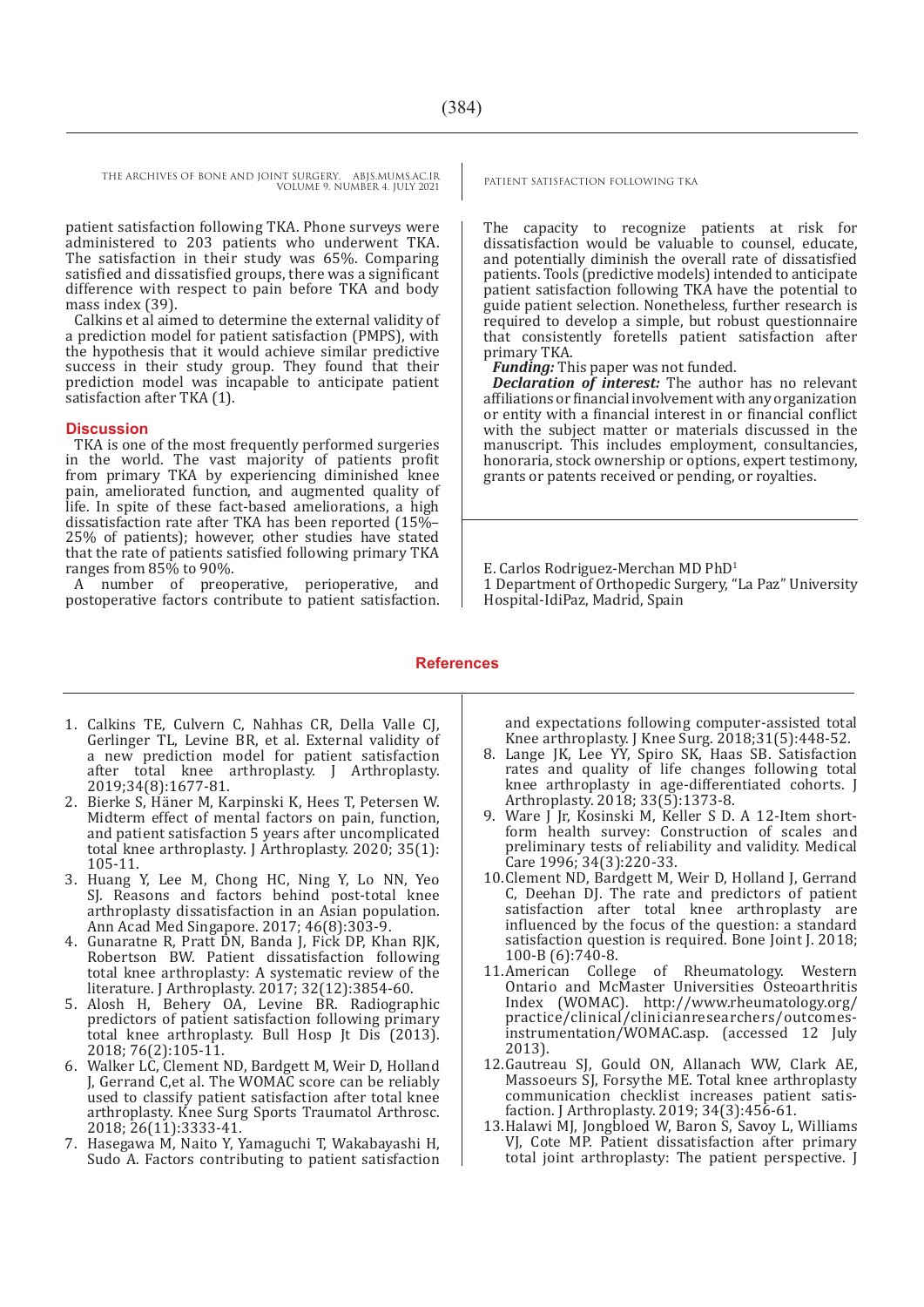Arthroplasty. 2019; 34(6):1093-6.

- 14.Deakin AH, Smith MA, Wallace DT, Smith EJ, Sarungi M. Fulfilment of preoperative expectations and postoperative patient satisfaction after total knee replacement. A prospective analysis of 200 patients. The Knee. 2019; 26(6):1403-12.
- 15.Felix J, Becker C, Vogl M, Buschner P, Plötz W, Leidl R. Patient characteristics and valuation changes impact quality of life and satisfaction in total knee arthroplasty - results from a German prospective cohort study. Health Qual Life Outcomes. 2019;17(1):180.
- 16.Liebensteiner M, Wurm A, Gamper D, Oberaigner W, Dammerer D, Krismer M. Patient satisfaction after total knee arthroplasty is better in patients with preoperative complete joint space collapse. Int Orthop. 2019;43(8):1841-7.
- 17.Johnson MR, Singh JA, Stewart T, Gioe TJ. Patient understanding and satisfaction in informed consent for total knee arthroplasty: A randomized study. Arthritis Care & Research 2011; 63(7):1048-54.
- 18.Jain D, Nguyen LCL, Bendich I, Nguyen LL, Lewis CG, Huddleston JI, et al. Higher patient expectations predict higher patient-reported outcomes, but not satisfaction, in total knee arthroplasty patients: A prospective multicenter study. J Arthroplasty 2017;32(9S):S166-S170.
- 19.Tsukiyama H, Kuriyama S, Kobayashi M, Nakamura S, Furu M, Ito H, et al. Medial rather than lateral knee instability correlates with inferior patient satisfaction and knee function after total knee arthroplasty. Knee. 2017;24(6):1478-84.
- 20.Azukizawa M, Kuriyama S, Nakamura S, Nishitani K, Lyman S, Morita Y, Furu M et al. Intraoperative medial joint laxity in flexion decreases patient satisfaction after total knee arthroplasty. Arch Orthop Trauma Surg. 2018;138(8):1143-50.
- 21.Kamenaga T, Muratsu H, Kanda Y, Miya H, Kuroda R, Matsumoto T. The influence of postoperative knee stability on patient satisfaction in cruciateretaining total knee arthroplasty. J Arthroplasty. 2018;33(8):2475-9.
- 22.Agarwala S, Vijayvargiya M. Concealed cosmetic closure in total knee replacement surgery - A prospective audit assessing appearance and patient satisfaction. J Clin Orthop Trauma. 2019;10(1):111-6.
- 23.Sundaram K, Piuzzi NS, Patterson BM, Stearns KL, Krebs VE, Mont MA. Skin closure with 2-octyl cyanoacrylate and polyester mesh after primary total knee arthroplasty offers superior cosmetic outcomes and patient satisfaction compared to staples: a prospective trial. European Journal of Orthopaedic Surgery & Traumatology. 2020; 30(3):447-53.
- 24.Khlopas A, Sodhi N, Hozack WJ, Chen AF, Mahoney OM, Kinsey T, et al. Patient-reported functional and satisfaction outcomes after robotic-arm-assisted total knee arthroplasty: early results of a prospective multicenter investigation. The journal of knee surgery. 2020;33(07):685-90.
- 25.Reimann P, Brucker M, Arbab D, Lüring C. Patient

satisfaction - A comparison between patient-specific implants and conventional total knee arthroplasty. J Orthop. 2019;16(3):273-7.

- 26.Smith AF, Eccles CJ, Bhimani SJ, Denehy KM, Bhimani RB, Smith LS, et al. Improved patient satisfaction following robotic-assisted Total knee Arthroplasty. The journal of knee surgery. 2019.
- 27.Galea VP, Rojanasopondist P, Connelly JW, Bragdon CR, Huddleston JI 3rd, Ingelsrud LH, et al. Changes in patient satisfaction following total joint arthroplasty. J Arthroplasty. 2020;35(1):32-8.
- 28.Moghtadaei M, Farahini H, Faiz SH, Mokarami F, Safari S. Pain management for total knee arthroplasty: single-injection femoral nerve block versus local infiltration analgesia. Iran Red Crescent Med J. 2014;16(1):e13247.
- 29.Hitt KD, Pierce TP, Jauregui JJ, Cherian JJ, Elmallah RD, Leibowitz E, et al. Use of a flexible intramedullary rod and its influence on patient satisfaction and femoral size in total knee arthroplasty. J Long Term Eff Med Implants 2015; 25(3):201-8.
- 30.Shannak O, Palan J, Esler C. A regional registry study of 216 patients investigating if patient satisfaction after total knee arthroplasty changes over a time period of five to 20 years. Knee. 2017;24(4):824-8.
- 31.Van Onsem S, Verstraete M, Dhont S, Zwaenepoel B, Van Der Straeten C, Victor J. Improved walking distance and range of motion predict patient satisfaction after TKA. Knee Surg Sports Traumatol Arthrosc. 2018;26(11):3272-9.
- 32.Bryan S, Goldsmith LJ, Davis JC, Hejazi S, MacDonald V, McAllister P, et al. Revisiting patient satisfaction following total knee arthroplasty: A longitudinal observational study. BMC Musculoskelet Disord. 2018;19(1):423.
- 33.Clement ND, Bardgett M, Weir D, Holland J, Deehan DJ. Increased symptoms of stiffness 1 year after total knee arthroplasty are associated with a worse functional outcome and lower rate of patient satisfaction. Knee Surg Sports Traumatol Arthrosc. 2019;27(4):1196-1203.
- 34.Moffet H, Tousignant M, Nadeau S, Mérette C, Boissy P, Corriveau H, et al. Patient satisfaction with inhome telerehabilitation after total knee arthroplasty: Results from a randomized controlled trial. Telemed J E Health 2017; 23(3):80-7.
- 35.Kobayashi S, Niki Y, Harato K, Nagura T, Nakamura M, Matsumoto M. Rheumatoid arthritis patients achieve better satisfaction but lower functional activities as compared to osteoarthritis patients after total knee arthroplasty. J Arthroplasty. 2019;34(3):478-482.e1
- 36.Lützner C, Postler A, Beyer F, Kirschner S, Lützner J. Fulfillment of expectations influence patient satisfaction 5 years after total knee arthroplasty. Knee Surg Sports Traumatol Arthrosc. 2019;27(7):2061-70.
- 37.Clement ND, Merrie KL, Weir DJ, Holland JP, Deehan DJ. Asynchronous bilateral total knee arthroplasty: Predictors of the functional outcome and patient satisfaction for the second knee replacement. J Arthroplasty. 2019;34(12):2950-6.